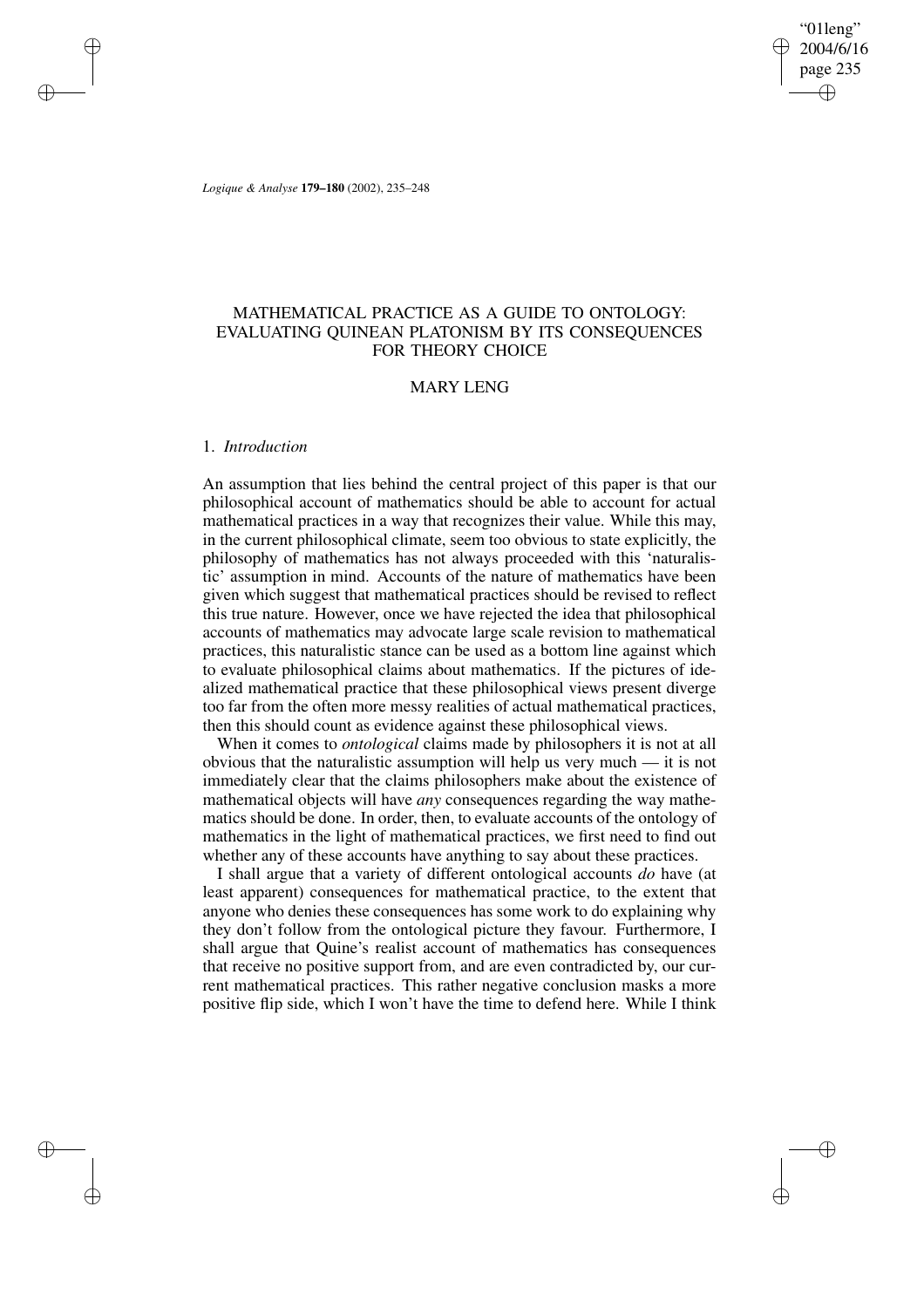"01leng" 2004/6/16 page 236 ✐ ✐

✐

✐

#### 236 MARY LENG

that ontological accounts such as Quine's that distinguish between literally true and merely consistent theories cannot account for current mathematical practices, I would like to suggest that theories that do not draw this distinction (between merely consistent theories and really true ones) can provide such an account.

I would like to start, then, by considering four different accounts of the existence — or otherwise — of mathematical objects. These are by no means exhaustive, but they do represent the spectrum of attitudes one could have to mathematical statements taken at face value. I claim that all of these theories carry with them an attitude to *consistent candidates* for mathematical theories, and as a result of this attitude they have consequences regarding which theories mathematicians should choose to work on.

Consider, then, the following four ontological theories: fictionalism, Quinean Platonism, Gödelian Platonism and Full-Blooded Platonism. Fictionalism says that no mathematical objects exist, whereas Full-Blooded Platonism says that all possible ones do, but their implications for mathematical practice turn out to be the same. Since both theories claim that all consistent mathematical theories are on a par *from an ontological perspective*, they both see mathematical theory choice as proceeding for reasons that bear no relation to the truth values of the theories under consideration. When a mathematician chooses to work on one consistent theory amongst the many potentially available, this choice will be a practical matter, based on values that are independent of the truth values of the claims of the theory.

The two other accounts under consideration — Quinean Platonism and Gödelian Platonism — differ from this first pair in that they both claim that some, but not all, of the objects referred to in consistent candidates for mathematical theories really exist. Quine's ontological approach is to look to natural science to decide what there is. Taking quantifier commitment as indicative of ontological commitment (since "to be is to be the value of a variable" [14, pp. 1–19]), Quine argues that we are committed to precisely those mathematical entities that are quantified over in theories used in our best science. That means that we have a distinction between merely consistent theories and actually true ones. Amongst consistent candidates for mathematical theories, the theories that are confirmed as really true are those that are indispensable for our current best science. If mathematicians care about the truth of their theories, then, if the Quinean picture is right, they should pay close attention to the use of mathematics in natural science. In particular, according to Quine's account of the scientific confirmation of mathematical theories, we should see mathematicians as choosing which theories to work on based on their application or potential application in natural science.

The view that I am calling 'Gödelian Platonism' is the more traditional version of Platonism that says that there is an independent mathematical realm of objects about which we can make discoveries. According to this

✐

✐

✐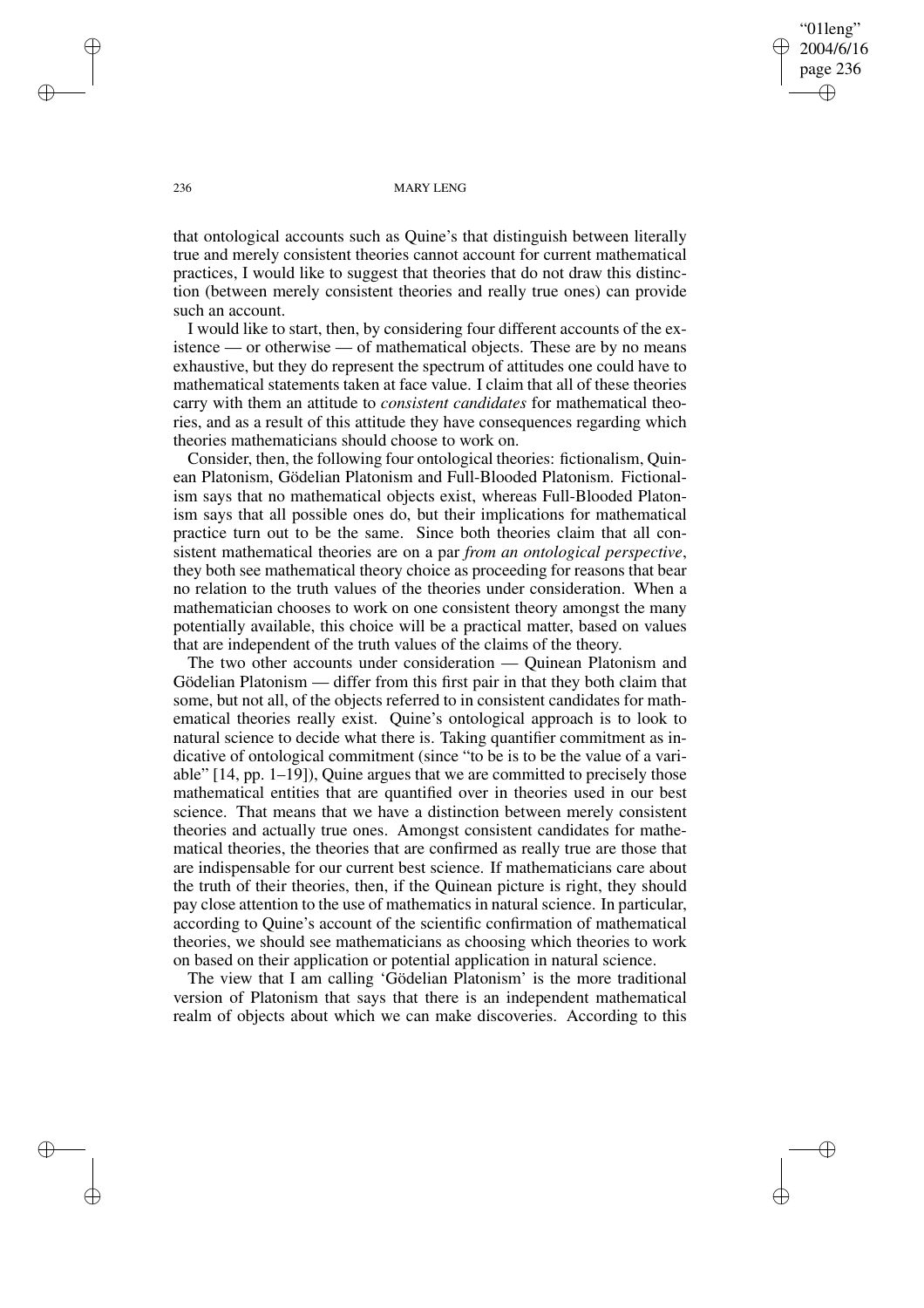MATHEMATICAL PRACTICE AS A GUIDE TO ONTOLOGY 237

✐

✐

✐

✐

view, we can discover what objects there are through intuition, and through quasi-empirical methods. (That is to say, on this view, to the extent that an axiomatic system has consequences that are intuitive, that axiomatic system gets intuitive confirmation.) Like Quine's version of Platonism, according to the Gödelian account, not all consistent candidates for mathematical theories pick out a piece of mathematical reality. This is why Gödel was so keen to get the right answer to the continuum hypothesis rather than sanction all consistent theories as on a par (see [7]). Mathematical theory choice, on this Gödelian view, reflects an assessment of which theories are likely to be *true*, based on intuition. Thus the Quinean and Gödelian versions of Platonism share the thought that mere consistency is not enough for the actual truth of a mathematical theory, but differ in their assessment of how a consistent theory becomes confirmed as literally true.

In what follows I shall concentrate on the Quinean picture, which says that theories are confirmed by their indispensable use in natural science. According to the Quinean view, we should expect mathematicians to choose between rival theories on the basis of their applicability, and to reject as false those theories that have been superseded in scientific applications. In order to assess this ontological picture against the backdrop of mathematical practices, I will consider first of all some examples of cases where mathematical theories have been abandoned. We will see that, in these cases where we might hope to find support for the Quinean picture, the reasons for abandoning the theories in question have not in fact been due to their perceived lack of confirmation in the light of failed applications. Thus the Quinean picture receives no support from these high profile cases of abandoned mathematical theories. Furthermore, and even more problematic for the Quinean view, we will consider a case where Quinean doctrine would predict the abandonment of a mathematical theory, and where the theory in question has remained an important part of mathematics.

# 2. *Abandoned Theory 1: The Infinitesimal Calculus*

One clear case of mathematical theory choice that might provide support for the Quinean view is the choice of the rigorized calculus, with the Weierstrassian notion of continuity, over the earlier infinitesimal calculus. Since in this example, the immensely successful application of the calculus was the driving force in the move towards rigorization, we might expect that we have a case here of mathematicians taking their cue from natural science when it comes to theory choice.<sup>1</sup> The move from a notion of the continuum

 $<sup>1</sup>$  It would, incidentally, be a cheap shot against Quine to note that talk of infinitesimals by</sup> mathematicians was abandoned *despite* its successful use in natural science — presumably

"01leng" 2004/6/16 page 237

✐

✐

✐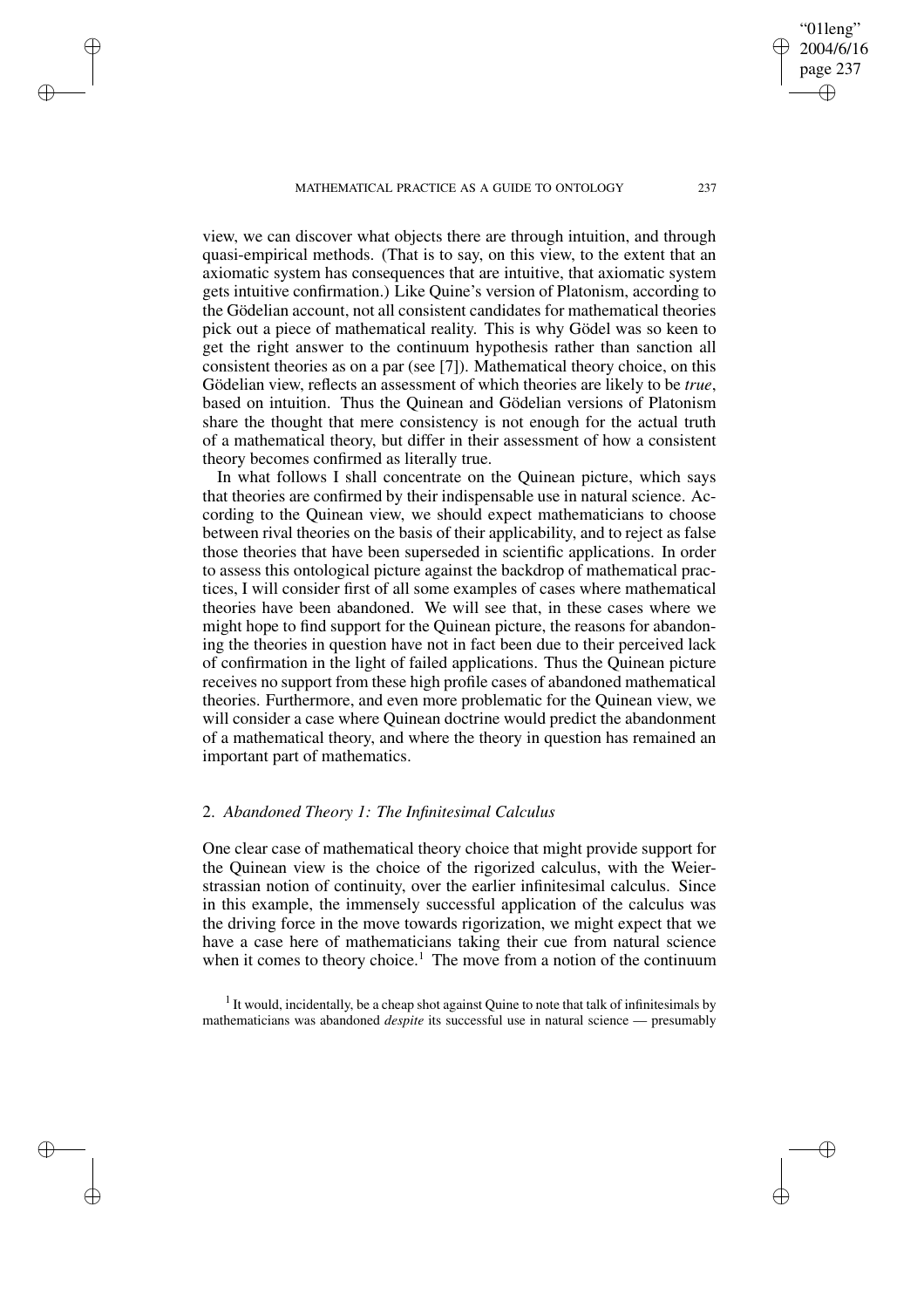"01leng" 2004/6/16 page 238 ✐ ✐

✐

✐

238 MARY LENG

that included infinitesimals to our current Weierstrassian conception of the real line, with the epsilon-delta account of continuity, does seem to display the sort of close interrelation between mathematical and scientific reasons for theory choice that would be expected on the Quinean account.

What is important in this case, however, is the difference that the introduction of non-standard analysis by Abraham Robinson makes for our evaluation of the fate of the theory of infinitesimals. Robinson's non-standard analysis revives infinitesimal theory in a rigorous manner, and has been accepted as an important branch of mathematics. The acceptance of non-standard analysis apparently causes problems for the Quinean picture, because on the view of mathematics as continuous with natural science, it would seem that Robinson's work should be seen as the redevelopment of a theory *in competition with* standard analysis. The continuum of non-standard analysis and the continuum of standard analysis are different, and according to the Quinean view the continuum to survive should be the one that is used as part of our best scientific theory. However, while scientists continue to make successful use of standard analysis, without assuming the existence of infinitesimals, this does not devalue the *mathematical* importance of non-standard analysis. In modern mathematics, with rigorous theories of both available, there is no real fight between the continua of standard and non-standard analysis. The results of each theory are valid, and true of their intended models. In Robinson's words,

. . . it appears to us today that the infinitely small and infinitely large numbers of a non-standard model of Analysis are neither more nor less real than, for example, the standard irrational numbers. [16, p. 282]

The acceptance of the non-standard continuum alongside the notion of the continuum appealed to in physics thus causes difficulties for Quine's picture of mathematics as continuous with, and subject to the evaluative methods of, natural science.

# 3. *Abandoned Theory 2: Quaternions*

A second example of a theory that has been abandoned in natural science in favour of a simpler alternative is Hamilton's theory of the quaternions. The initial development of the system of quaternions was much heralded,

Quine can see the rigorized calculus as an improved candidate for a scientific theory, chosen for reasons of simplicity, etc.

✐

✐

✐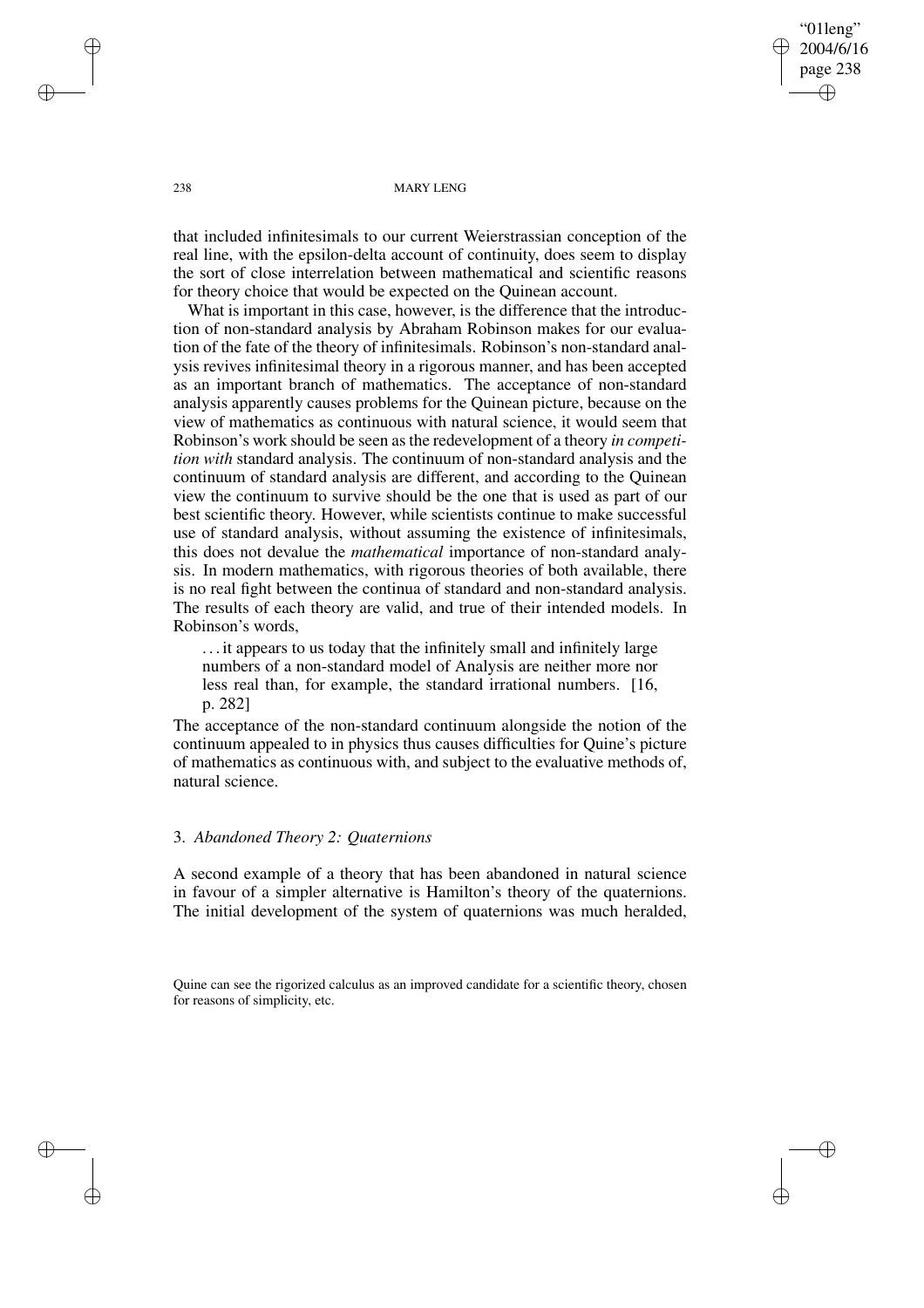✐

✐

✐

✐

with contemporaries drawing analogies with the development of the calculus. Thus in a review of Hamilton's book on quaternions, Thomas Hill writes excitedly of the practical promise of the theory:

The discoveries of Newton had done more for England and for the race, than has been done by the whole dynasties of British monarchs; and we doubt not that in the great mathematical birth of 1843, the Quaternions of Hamilton, there is as much real promise of benefit to mankind as in any event of Victoria's reign. (From Thomas Hill's review of Hamilton's book on quaternions, quoted in [4, p. 37])

But although they were of great historical importance, not least for the development of abstract algebra, the quaternions ultimately faltered when it came to applications because, as Morris Kline explains, they

were not quite what the physicists wanted. They sought a concept that was not divorced from but more closely associated with Cartesian coordinates than quaternions were. [8, p. 785]

As an applied theory, after a short battle for prominence, the quaternions were quickly replaced by quaternion-inspired vector analysis. Indeed, Morris Kline's discussion of this battle suggests just the sort of practical reasons for theory choice that are prominent in Quine's discussions of theory choice in natural science:

While vector analysis was being created and afterward there was much controversy between the proponents of quaternions and the proponents of vectors as to which was more useful. The quaternionists were fanatical about the value of quaternions but the proponents of vector analysis were equally partisan. On one side were aligned the leading supporters of quaternions such as Tait and, on the other, Gibbs and Heaviside. Apropos of the controversy, Heaviside remarked sarcastically that for the treatment of quaternions, quaternions are the best instrument. On the other hand Tait described Heaviside's vector algebra as "a sort of hermaphrodite monster, compounded of the notations of Grassmann and Hamilton." . . .

The issue was finally decided in favor of vectors. Engineers welcomed Gibbs's and Heaviside's vector analysis, though the mathematicians did not. By the beginning of the present century the physicists too were quite convinced that vector analysis was what they wanted. Textbooks on the subject soon appeared in all countries and are now standard. The mathematicians finally followed suit and introduced vector methods in analytic and differential geometry. [8, p. 791]

In Michael Crowe's *A History of Vector Analysis*, the current value of the quaternions *as an applied system* is reported as minimal:

"01leng" 2004/6/16 page 239

✐

✐

✐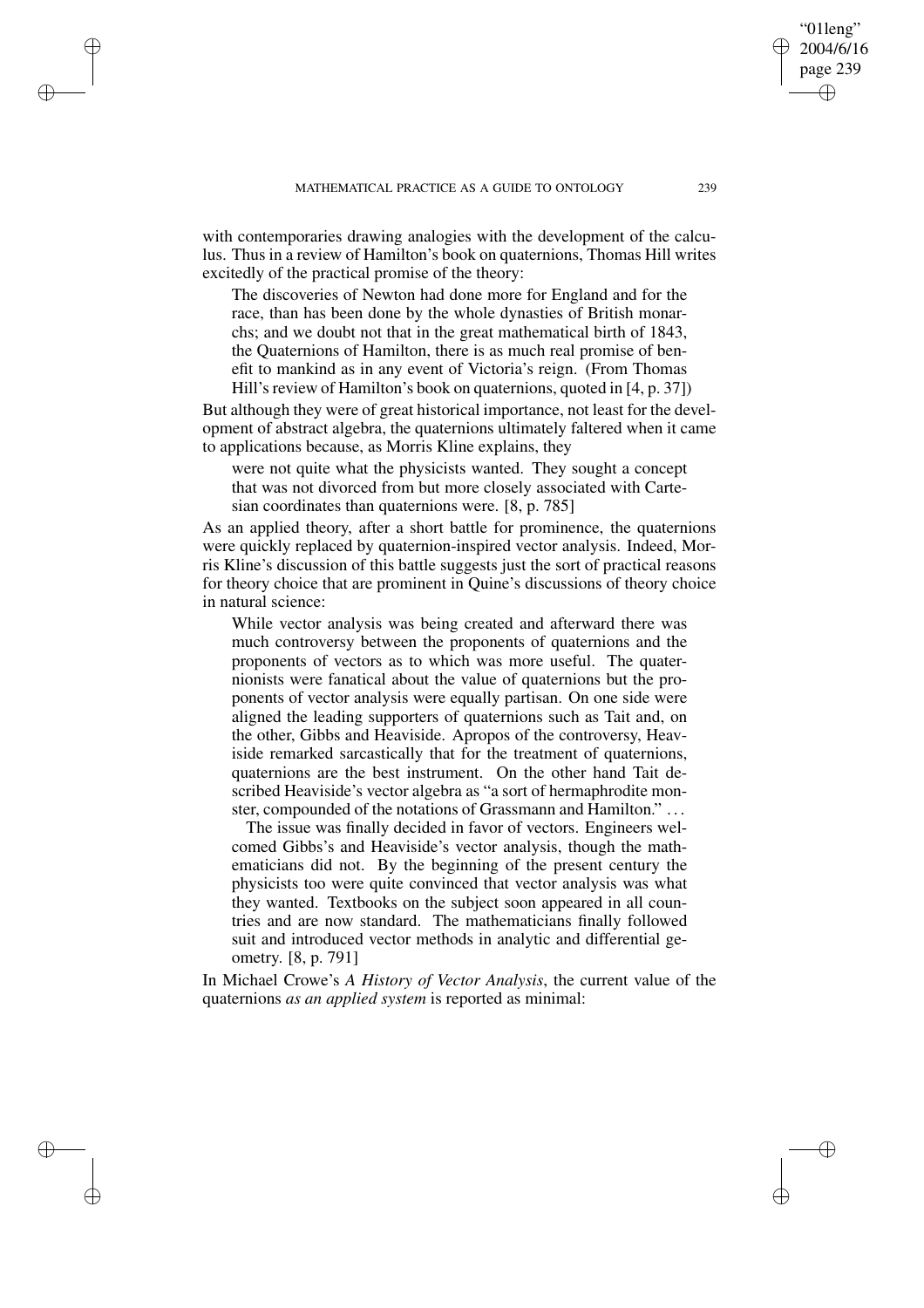"01leng" 2004/6/16 page 240 ✐ ✐

✐

✐

#### 240 MARY LENG

. . . the consensus now is that the quaternion system is but one of many comparable mathematical systems, and though it is interesting as a rather special system, it offers little value for application. [4, p. 18]

Here we have the choice between two theories being adjudicated by empirical considerations: the theory favoured by physicists and engineers gained prominence, even amongst mathematicians, and the quaternions fell by the wayside. However, the fact that this practical choice in no way affects the evaluation of the quaternions as a *mathematical* theory is apparent given that Hamilton's achievement is in no way devalued in historical accounts. While in Michael Crowe's *A History of Vector Analysis*, the current value of the quaternions *as an applied system* is reported as minimal, there is clearly no suggestion that the theory as a pure mathematical system is in any way deficient.

... the consensus now is that the quaternion system is but one of many comparable mathematical systems, and though it is interesting as a rather special system, it offers little value for application. [4, p. 18]

Contrary to the Quinean picture, in historical accounts of Hamilton's development of the quaternions, Hamilton's work is not presented as the formal development of a theory which turned out to be false (since empirical results use, and therefore 'confirm', vector methods over quaternions), but rather as the ingenious solution to a mathematical problem culminating in the introduction of a system of numbers whose results are as true now as they were when Hamilton first presented them.

# 4. *Abandoned Theory 3: Catastrophe Theory*

My third example is of a theory that was not so much replaced by a competitor, but rather simply abandoned by mathematicians and scientists. Catastrophe Theory, developed during the late 1960s and early 1970s initially as a "mathematical language for biology" [21, p. 32], received a great deal of media attention in the mid-70s. René Thom published his *Structural Stability and Morphogenesis* in 1972, introducing Catastrophe Theory to the mathematical community, and, only four years later, Newsweek reported that Catastrophe Theory was being "hailed as an "intellectual revolution" in mathematics, the most important development since calculus". However, in 1976 *Science* ran the headline, "CATASTROPHE THEORY: THE EM-PEROR HAS NO CLOTHES", and by 1977 the *Smithsonian* reported "the death of a theory" [21, p. 72], claiming that Catastrophe Theory was something that could safely be dismissed as unimportant.

✐

✐

✐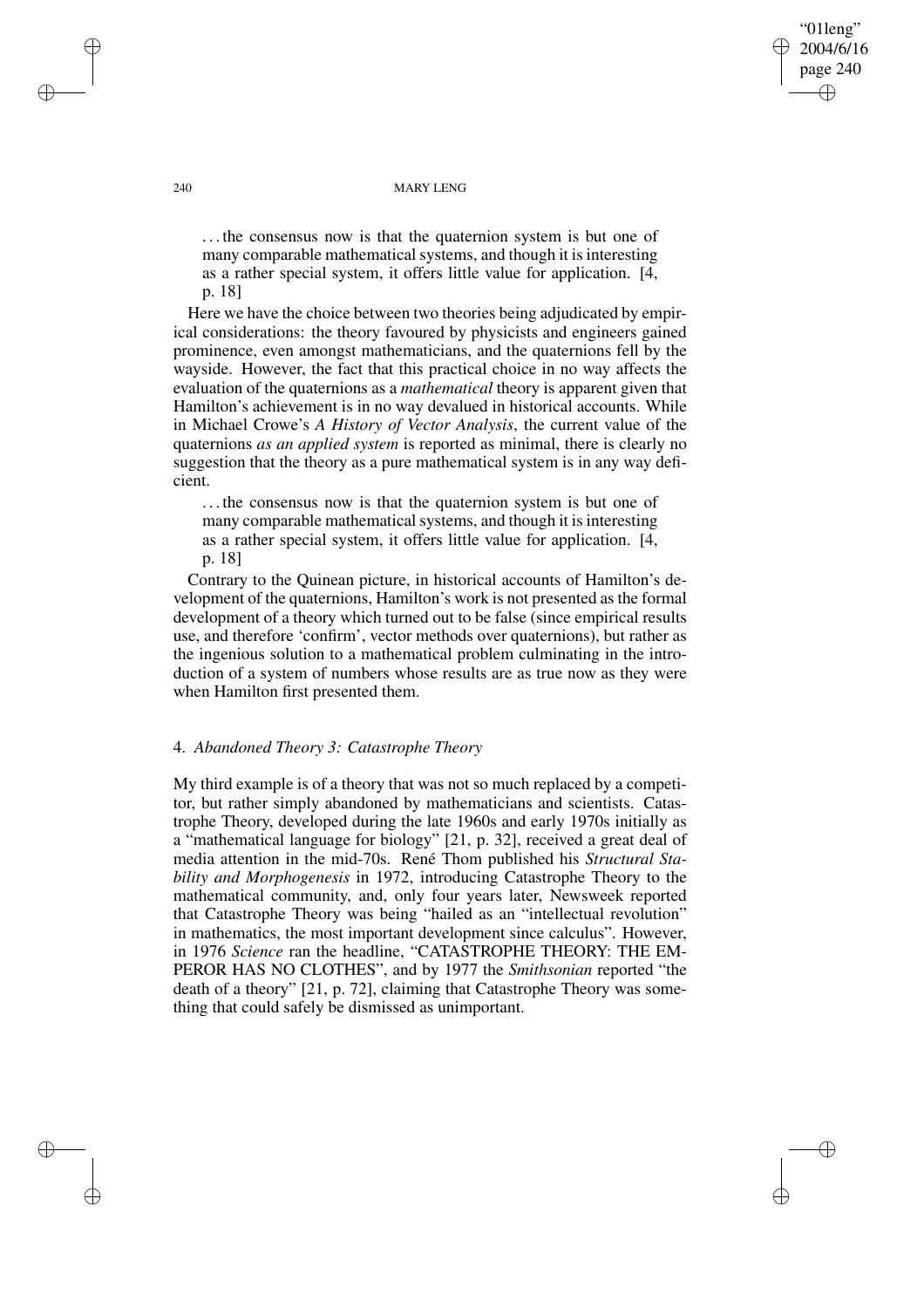#### MATHEMATICAL PRACTICE AS A GUIDE TO ONTOLOGY 241

✐

✐

✐

✐

The fate of Catastrophe Theory seems initially promising as an illustration of the Quinean thesis of the continuity of mathematics with natural science. I have claimed that Quine's thesis suggests a picture of theory choice where theories die out when they fail to be of use to scientists. In the case of Catastrophe Theory, its fall from grace was indeed due to a lack of important applications. Does the rise and fall of Catastrophe Theory, then, count as evidence for the Quinean thesis that mathematical theories are to be evaluated as a part of natural science? To discover this, we need to take a detailed look at the reasons for the abandonment of this part of mathematics.

Warwick mathematician E. Christopher Zeeman contributed greatly to the perception of Catastrophe Theory as an important and wide-ranging mathematical tool by developing catastrophe theoretic explanations of phenomena ranging from the heartbeat and the nerve impulse to animal aggression and prison riots. However, just as the theory's promise of wide-ranging applications led to its high profile entrance into the public consciousness, it also led to its downfall, as mathematicians began to question the scientific worth of a theory that seemed to explain too much. Catastrophe Theory's most vocal critic, Hector J. Sussmann, began by questioning Zeeman's models in the social sciences, for stock market crashes, prison riots and the effect of public opinion on military policy. Sussmann concluded that these models were "vaguely formulated, . . . based on false hypotheses, . . .[and] lead to few non-trivial predictions" ([18], quoted in [21, p. 72]). Furthermore, what predictions these models did make more often than not failed to agree with reality. In a more extended critique of the applications of Catastrophe Theory, written with Raphael S. Zahler [19], more of Zeeman's models were criticized, along with the methodology of applied Catastrophe Theory generally. The conclusion most drew from this was that Catastrophe Theory was a flash in the pan, and, save the efforts of a few passionate defenders, $2$  the theory has largely died out as an area of serious research.

Since the death of Catastrophe Theory was largely due to a failure in applications, it would seem an excellent example in support of the Quinean picture of mathematics, according to which mathematical theories are confirmed by their empirical successes. Quine's view would certainly predict the death of Catastrophe Theory. A theory that has no applications, or that fails to provide insight into another theory that does have applications, has no empirical confirmation and should be dismissed. However, the story is not

"01leng" 2004/6/16 page 241

✐

✐

✐

 $^{2}$ A recent defence of Catastrophe Theory attempted by Alain Boutot [2] is unlikely to win over many new disciples. Insensitive to the precarious position of the evangelical faced with the cynical, Boutot fails miserably in his attempt at a modern, sober and considered look at the virtues of Catastrophe Theory: "Catastrophe theory," he tells us, "does not enable us to escape our fate, but, if it is contemplative, it is enough to assure happiness" [2, p. 195].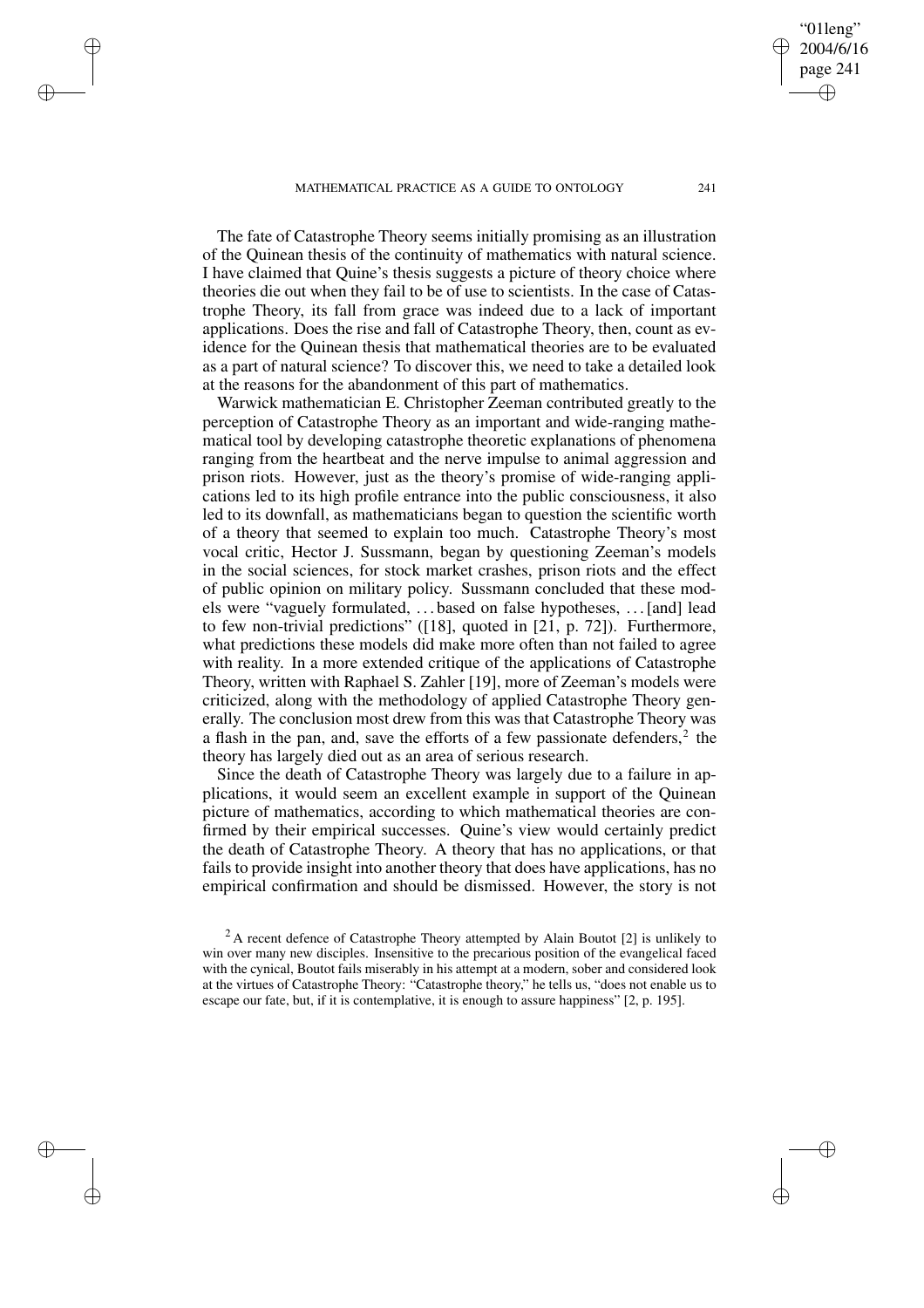"01leng" 2004/6/16 page 242 ✐ ✐

✐

✐

#### 242 MARY LENG

as clear cut as it at first seems, for recall that for Quine it is successful applications that confirm the *truth* of a mathematical theory. Yet, despite their damning criticism of the empirical virtues of Catastrophe Theory, Sussmann and Zahler do not see this as speaking in any way against the mathematical worth of the theory, considered apart from its applications. It is Zeeman's attempted applications that are dismissed as "vaguely formulated" and lacking in predictive worth, and not the mathematical claims of Catastrophe Theory. Indeed, while the authors viciously tear apart the claims of Catastrophe Theorists to have found any plausible applications for their subject, they also take pains to "emphasize that the validity or importance of CT from a mathematical standpoint is not at issue here". The authors add that they "are concerned only with evaluating the usefulness of CT for extra-mathematical applications" [19, p. 118]. Clearly they feel that this evaluation should not extend to the theory's virtues as an area of pure mathematics.

The death of Catastrophe Theory was indeed due to its failure to live up to its empirical promise, but in itself this failure was not enough to convince the mathematical community to conclude that the theory was therefore mathematically worthless, having failed to receive confirmation from its applications. Indeed, although the theory did eventually fizzle out without the excitement of immediate applications, and without a solid pure research programme following Thom's classification of the elementary catastrophes, this was clearly not because practitioners saw its failed applications as disconfirmation of its results. There is surely an easy sociological story behind the abandonment of Catastrophe Theory as a field of pure research. As most researchers went into the field keen to work on its potential applications, once it was clear that the theory had little hope for useful immediate applications, those researchers moved away, leaving an underdeveloped and unfashionable pure field of minor interest to potential new practitioners. Furthermore, set aside from its promised applications, its value as an area of pure research looked meagre from a mathematical standpoint. Steven Smale, a Fields medallist like Thom, criticized Catastrophe Theory as a mathematical theory on purely mathematical, aesthetic grounds:

. . . as mathematics, it brings together two of the most basic ideas in modern math: the study of dynamic systems and the study of the singularities of maps. Together, they cover a very wide area — but catastrophe theory brings them together in an arbitrary and constrained way. (Quoted in [21, p. 75])

As an applied theory, Catastrophe Theory was abandoned because it failed to come up with its promised goods. However, its death as an area of pure research can be put down to mathematical and sociological reasons. Contrary to the Quinean picture, the lack of empirical confirmation spoke only to the interest and value, and not to the truth or validity, of the theory.

✐

✐

✐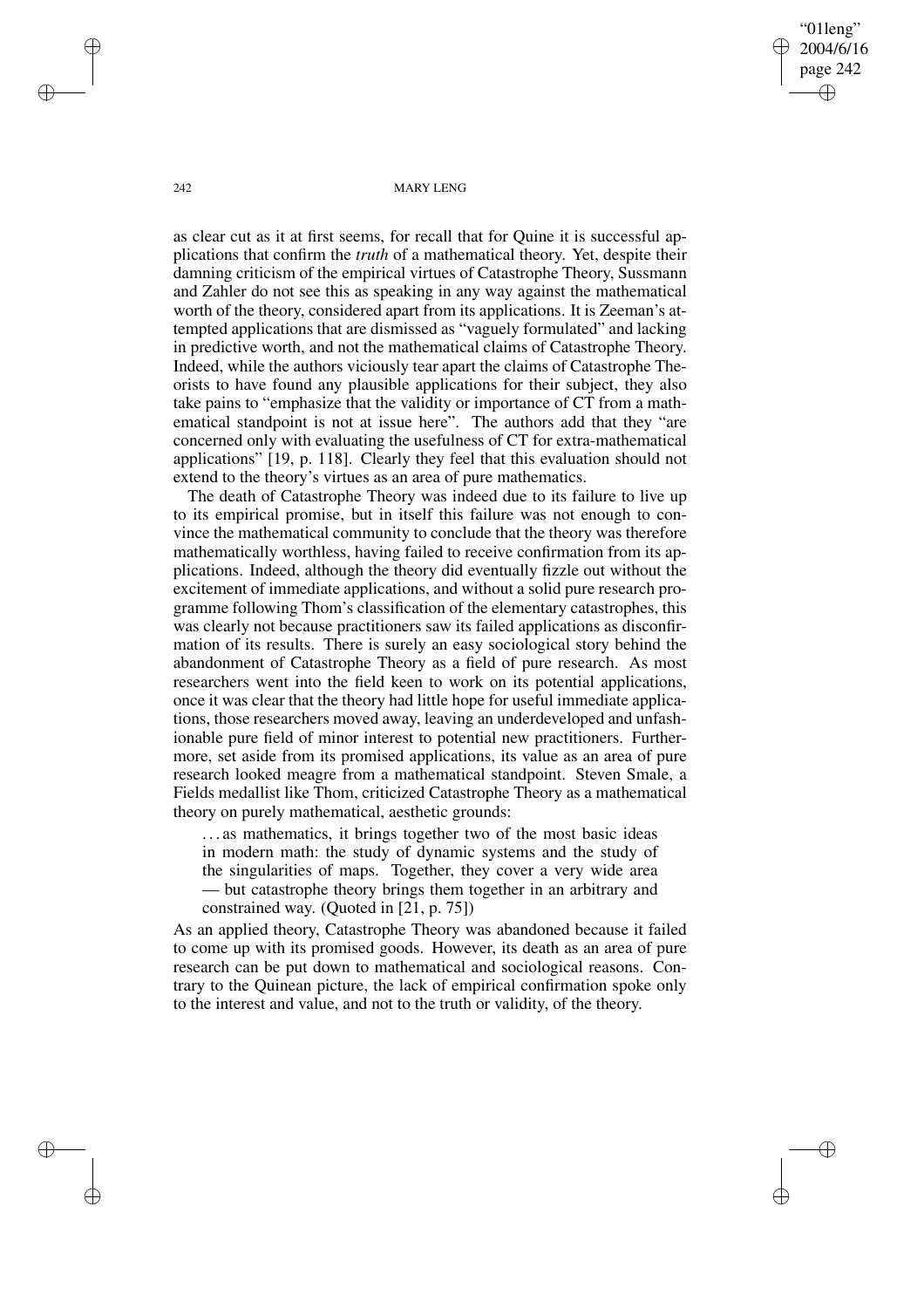### MATHEMATICAL PRACTICE AS A GUIDE TO ONTOLOGY 243

# 5. *Euclidean Geometry*

✐

✐

✐

✐

The cases I have presented so far are meant primarily to show that no positive evidence for the Quinean view of theory choice in mathematics can be found from some of the most likely candidates — in cases where mathematical theories have been abandoned, this is not because they are seen as falsified in the light of their empirical failures. As an aside, though, I should note that, in favour of my stronger thesis to the effect that theories which put all consistent theories on a par from an ontological perspective can account for mathematical practice, the examples I have given are a good fit with the view that consistency is enough for mathematical acceptability (and that theory choice is then a purely practical matter). If we construe the previous discussion as bearing on the choice between a Quinean versus a FBP-ist or fictionalist view of mathematical theory choice, then it seems that the latter would win support where the Quinean view has failed. The next example I would like to consider is a case that, in my view, conclusively tips the balance.

Historically, the Quinean picture of mathematical truth as essentially empirical does fit somewhat nicely with the way that mathematicians saw Euclidean geometry. Far from being exercises in the free creation of consistent axiom systems, early attempts to derive consequences from the negation of the parallel axiom were part of an attempt to prove its falsity by *reductio ad absurdum*. Euclidean geometry was held to be evidently true of the world, so that early investigations in non-Euclidean systems were part of standard mathematical activity within an area of mathematics that was linked in mathematicians' minds to a concrete physical interpretation. At this stage, in Kline's words,

. . . the problem of the parallel axiom was not only a genuine physi-

cal problem but as fundamental a physical problem as there can be.

[8, pp. 880–1]

Even when mathematicians began to suspect that the parallel axiom was independent of the others, geometry was still so closely linked to its physical interpretation that it could be argued that this axiom was known nevertheless to be true, through our intuition of the physical world. Thus, realizing that the axiom could not be proved to be true, in 1763 George S. Klügel (1739– 1812) observed that the certainty of the parallel axiom was based on experience [8, p. 867], a very Quinean outlook. This Quinean linkage between the truth of a pure mathematical theory and the truth of its physical interpretation is emphasized by Michael Scanlan when he says that,

"01leng" 2004/6/16 page 243

✐

✐

✐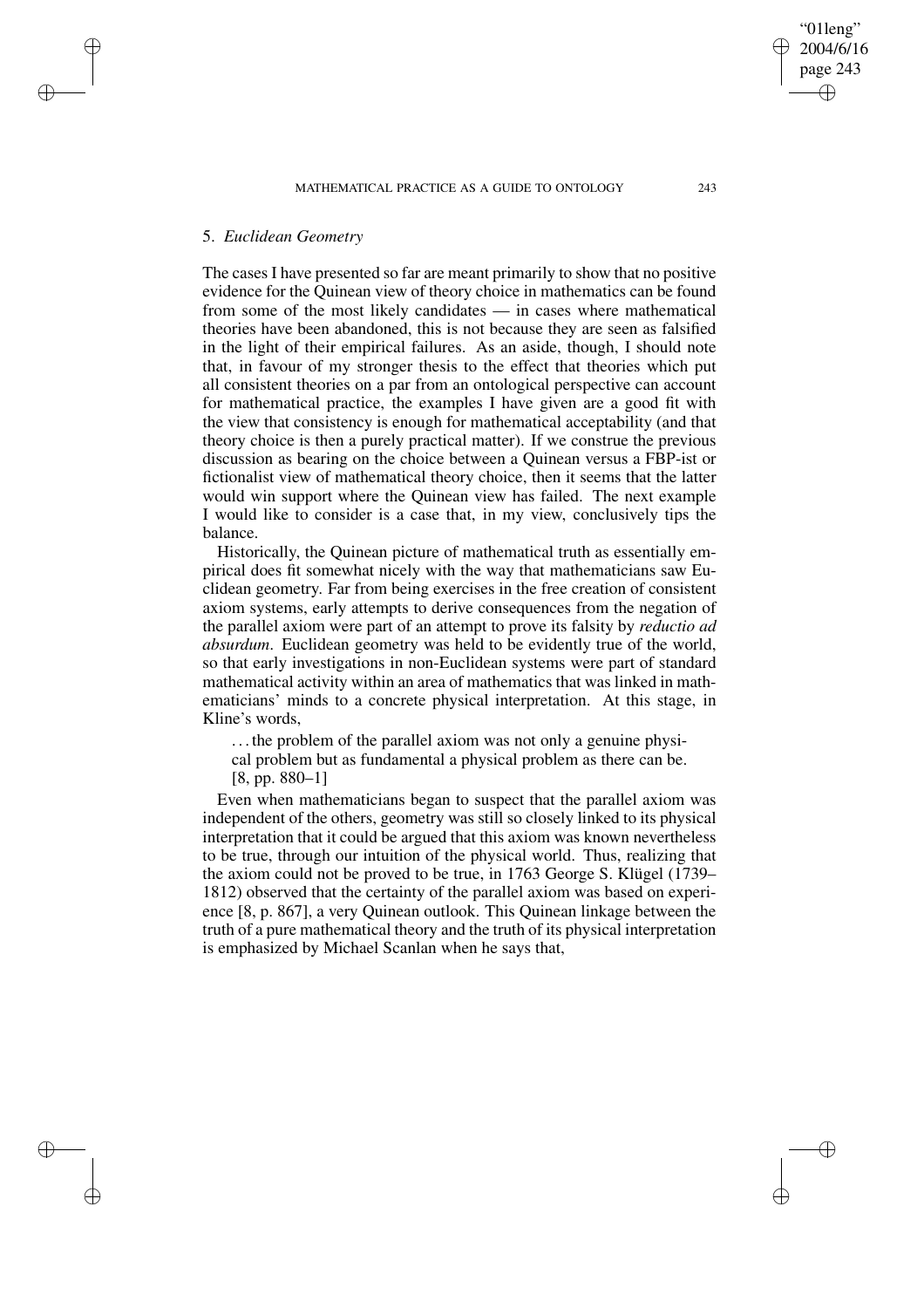"01leng" 2004/6/16 page 244 ✐ ✐

✐

✐

#### 244 MARY LENG

In the past, mathematical practice did not involve a distinction between theory and interpretation. In the eighteenth century, mathematics was seen as the 'abstract' study of certain aspects of nature. [17, p. 13]

Thus the Quinean picture of mathematics as answerable to, and alterable in the light of, changes in our understanding of nature would seem to fit well with this picture of eighteenth century mathematical activity.

Indeed, the Quinean picture has a reasonably easy task in accounting for the history of the development of non-Euclidean geometries. As it became realized that these alternatives existed, they were developed not on the grounds of being internally consistent axiomatic systems, but rather, as Scanlan tells us, as potentially competing descriptions of physical space:

The mathematicians who originally conceived of non-euclidean geometry, Bolyai, Lobachevsky and to some extent Gauss, seem all to have conceived of the theory as one which is potentially applicable to physical space. . . .

The original BL [Bolyai-Lobachevsky, or hyperbolic] geometers saw their results as holding for the case of a single parallel or for the case of multiple parallels. Because of this, the issue facing the pioneers of BL geometry was not strictly speaking consistency but truth. It was the question of whether the possibilities they envisioned of multiple non-intersecting lines were ever realized. [17, p. 15]

Thus, while Quine's picture has difficulties in accounting for the long term co-existence of mutually contradictory theories, the short term rise of non-Euclidean geometries alongside standard Euclidean geometry can be understood as the development of alternative possible theories of space, which would then be tested against experience.

However, this comfortable Quinean position is quickly made difficult by twentieth century developments, which would seem to force a choice between the various geometries. According to the General Theory of Relativity, astronomical space has positive curvature locally (i.e. wherever there is matter). Thus the best geometry to deal with astronomical space is non-Euclidean. Whether "absolute" (empty) space is Euclidean or not is unknown, indeed, it is not at all clear how we might go about answering this question. However, from the perspective of natural science, it is a non-Euclidean geometry which has been shown to best describe the world with which it is concerned.

According to Quine's view of mathematics, then, current science confirms one version of non-Euclidean geometry over its (Euclidean and non-Euclidean) rival theories of space. And as, according to Quine, the only

✐

✐

✐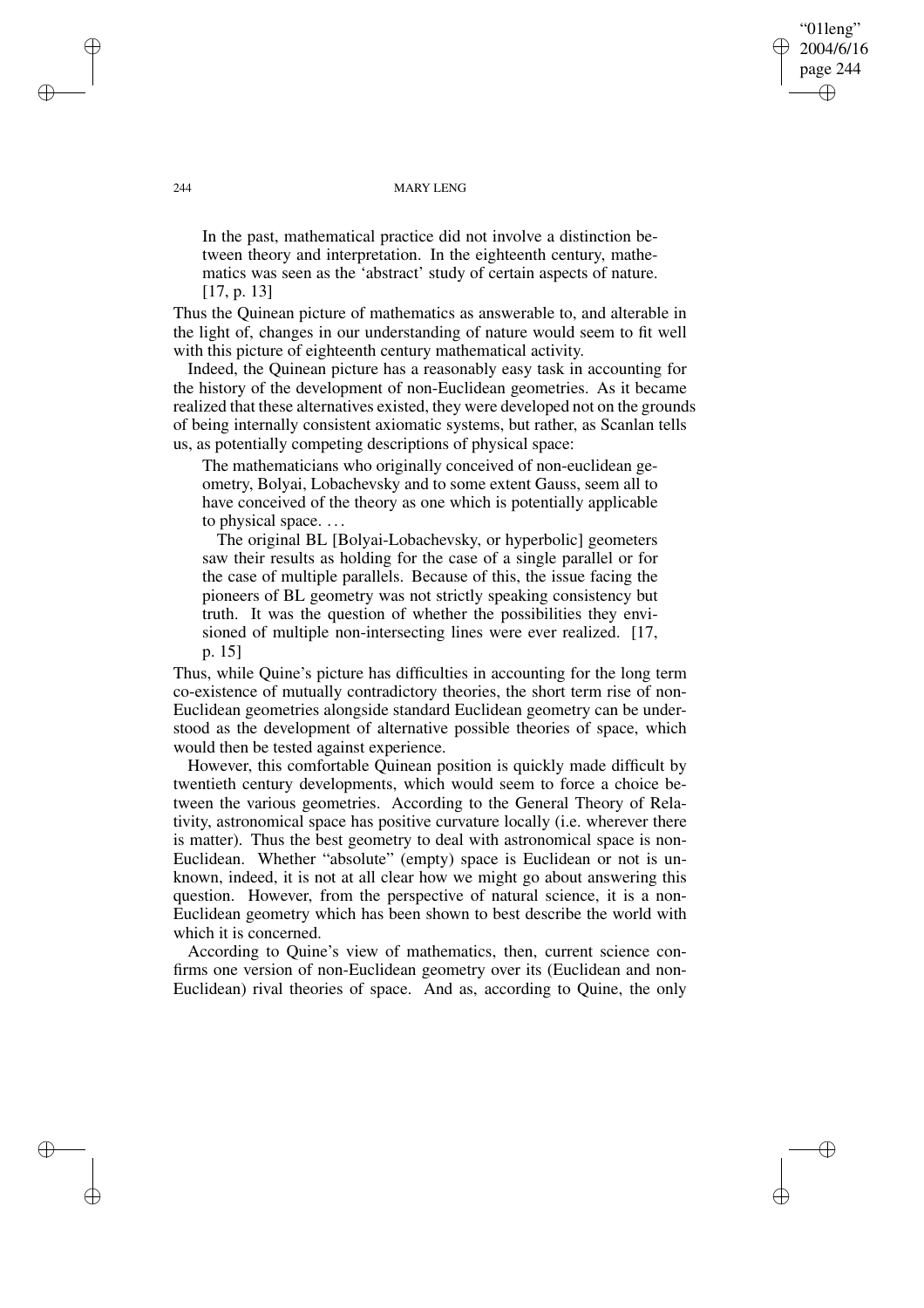confirmation possible is scientific confirmation, this means that from a mathematical perspective we should set aside the alternatives and stick with our best confirmed geometry of space. However, this is clearly not the attitude taken by modern geometers, whose attitude is typified by H. S. M. Coxeter's view that,

. . . although a geometry may seem more interesting if we can compare it with the real world, its validity as a logical structure is not affected, but depends only on its internal consistency. [3, p. 10]

Similarly, Yuxin Zheng contends that,

✐

✐

✐

✐

The essential characteristic of modern mathematics is that its objects are not only those forms and relations abstracted directly from experience, but also other forms and relations, (mathematical structures) which are logically possible and are defined on the basis of the forms and relations (structures) we already have. Geometry used to be concerned with the study of the forms and relations of empirical space (and only within the limitations of Euclidean geometry), but now all other similar forms and relations have come within its purview. [22, p. 176]

Although, during the development of non-Euclidean geometry, alternative geometries were thought of as potential rival theories about physical space, in modern mathematics these alternative theories are considered as on a par, as equally separable from experience and as valuable taken alone, independent of a physical interpretation. Clearly there has been a departure from the Quine-friendly outlook prevalent during the early years of non-Euclidean geometry.

In fact, Kline, Zheng and Scanlan all see the history of non-Euclidean geometry as prompting a change in the nature of mathematics. Kline tells us that,

. . . the Greeks, Descartes, Newton, Euler, and many others believed mathematics to be the accurate description of real phenomena and that they regarded their work as the uncovering of the mathematical design of the universe. Mathematicians did deal with abstractions, but these were no more than the ideal forms of physical objects or happenings. [8, p. 1028]

Prior to the mid-nineteenth century at least, the Quinean picture of mathematics as closely entwined with science does seem fairly accurate. But developments since then have led to a change in the content of mathematics, as well as in perceptions of its proper scope:

. . . gradually and unwittingly mathematicians began to introduce concepts that had little or no direct physical meaning. Of these, negative and complex numbers were most troublesome. It was because

"01leng" 2004/6/16 page 245

✐

✐

✐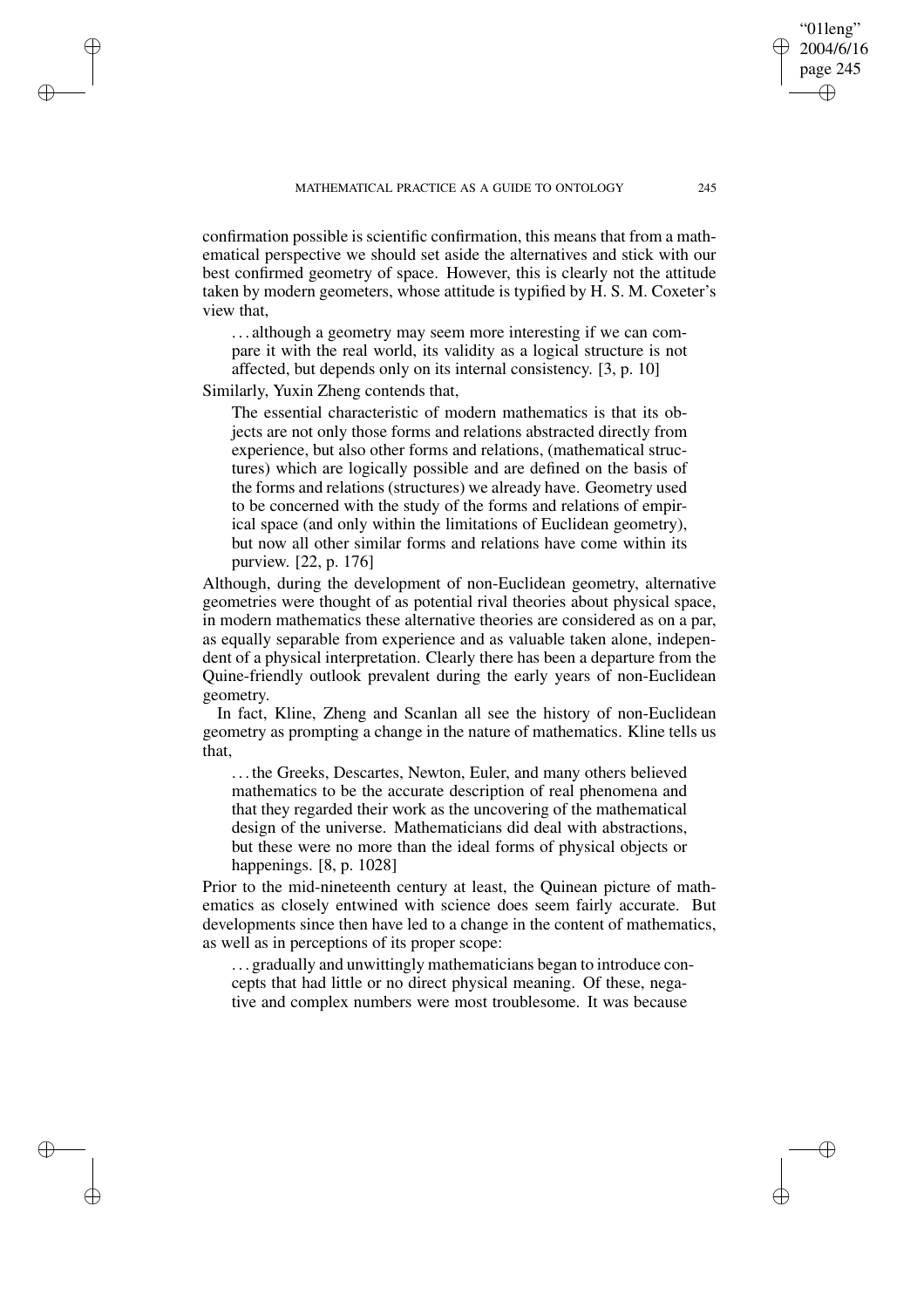246 MARY LENG

"01leng" 2004/6/16 page 246

✐

✐

✐

✐

these two types of numbers had no "reality" in nature that they were still suspect at the beginning of the nineteenth century, even though freely utilized by then. The geometrical representation of negative numbers as points or vectors in the complex plane, which, as Gauss remarked of the latter, gave them intuitive meaning and so made them admissible, may have delayed the realization that mathematics deals with man-made concepts. But then the introduction of quaternions, non-Euclidean geometry, complex elements in geometry, n-dimensional geometry, bizarre functions, and transfinite numbers forced the recognition of the artificiality of mathematics. [8, p. 1029]

Whether or not Kline is right that the change led mathematicians to the "correct view of the relationship of mathematics to nature" [8, p. 1028], it is clear that these new developments took mathematics beyond its previous close connection with physical interpretations. Insofar as we are interested in providing a philosophical account of mathematics as it exists today, the Quinean view once again falls short.

### 6. *Conclusion*

In short, then, the Quinean picture of mathematics as confirmed by its physical applications suggests that mathematicians should be forced to choose between alternative mathematical theories on the basis of their applicability in natural science. While on occasions (in the case of Catastrophe Theory for example) mathematicians have abandoned theories which have failed in application, this is not enough to support the Quinean picture, since, in this case, even the most vocal critics have not seen the failure of applications as speaking against the *truth* of the theory. The death of Catastrophe Theory can be understood purely in terms of a perceived lack of mathematical interest. In general, the examples discussed all speak against the notion that there is any need, beyond the practical, to choose between alternative consistent (or consistent looking) theories. Mathematics can make room for all of them — there is no need to battle for conceptual turf.

Is there any way to defend the Quinean ontological view against these observations of apparently un-Quinean mathematical practices? Well, there are certainly at least a couple of options. First, one could reject the methodological assumption that we started with, and argue that it is appropriate to present a philosophical account of mathematics that is at odds with mathematical practices. While this line of defence could well be attempted, anyone tempted by this view would at the very least have to explain why the current,

✐

✐

✐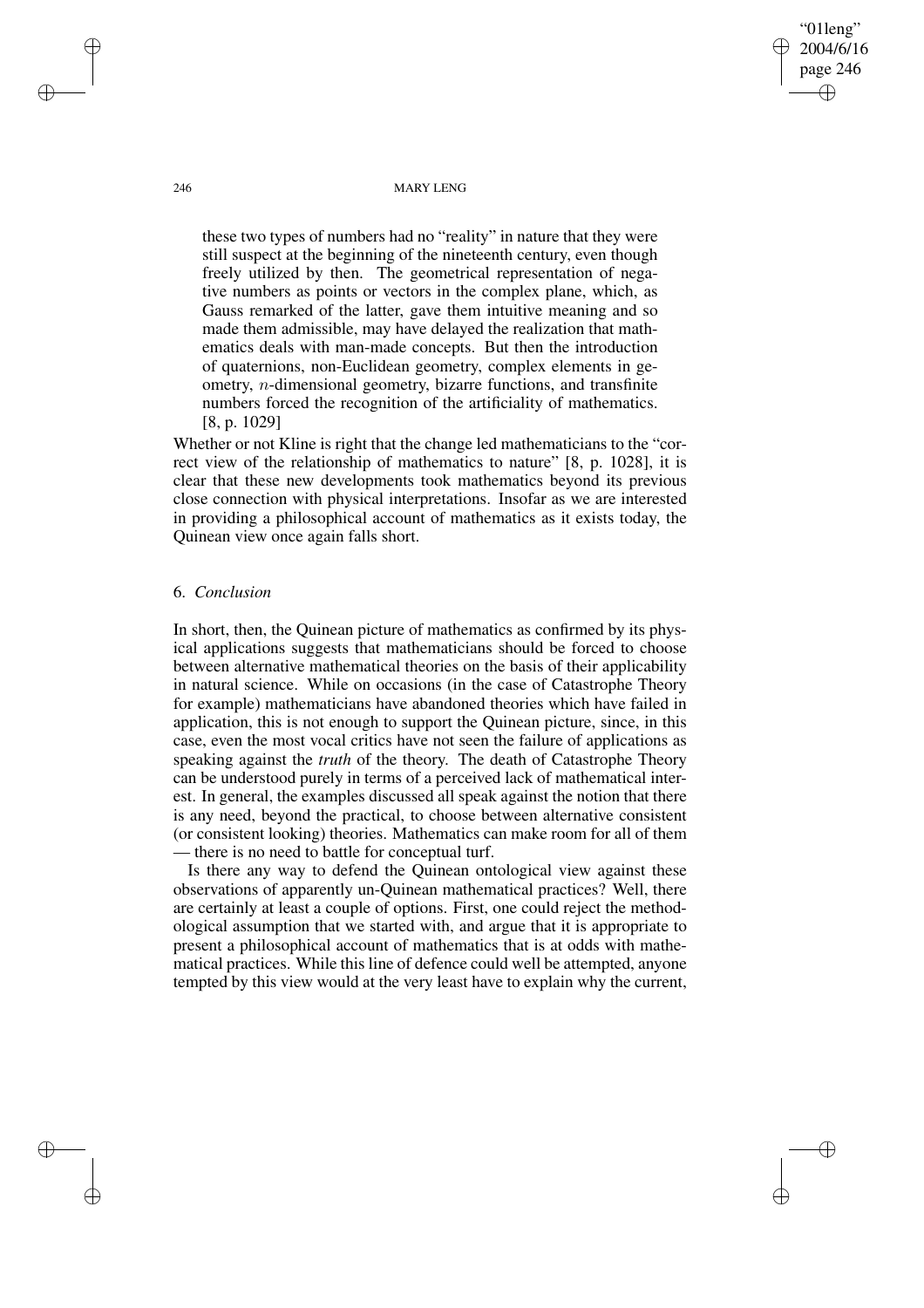✐

✐

✐

✐

supposedly misguided, practice of treating consistent theory candidates as ontologically on a par, is successful.

Alternatively, one could reject the claim that mathematicians should be concerned about the literal truth of their theories. Thus, a Quinean might argue that, although science confirms the literal truth of only some of our consistent theory candidates, the property of 'literal truth' is not mathematically interesting – from the perspective of pure mathematics, theories are valuable for reasons other than their genuine truth. In this case, we should expect mathematicians to pay no attention to the question of which of their theories are confirmed as literally true, since this is not a property that matters to them. Again, in this case, the Quinean still has work to do, first in explaining how theories that are not literally true can still be mathematically important, and second in explaining how mathematical methods allow mathematicians to stumble on 'literally true' theories even though they are designed without this value in mind. Finally, the Quinean picture needs to explain what is meant when mathematicians say that their claims are true, if this is something different from the 'literal truth' that is confirmed by applications.

Either way, although there is room to build a defence of the distinction between 'merely consistent' and 'literally true' theories from the Quinean perspective (and the same could be said for the perspective of Gödelian Platonism), observations of mathematical practices suggest, as a default, that all consistent theories are equally good from a mathematical perspective. Explaining this separation of the 'good' from the 'true' is thus vital to the survival of the Quinean programme — but once this distinction is understood, one might be forgiven for wondering what is added by saying, of some mathematical theories, that these ones stand out as 'literally true' whereas their equally good competitors are merely consistent shadows.

> St John's College, Cambridge E-mail: mcl33@cam.ac.uk

### REFERENCES

- [1] Paul Benacerraf and Hilary Putnam, editors. *Philosophy of Mathematics: Selected Readings*. Cambridge University Press, Cambridge, 2nd edition, 1983.
- [2] Alain Boutot. Catastrophe theory and its critics. *Synthese*, 96:167–200, 1993.
- [3] H. S. M. Coxeter. *Non-Euclidean Geometry*. Mathematical Association of America, Washington D.C., 6th edition, 1998. First published 1942.

"01leng" 2004/6/16 page 247

✐

✐

✐